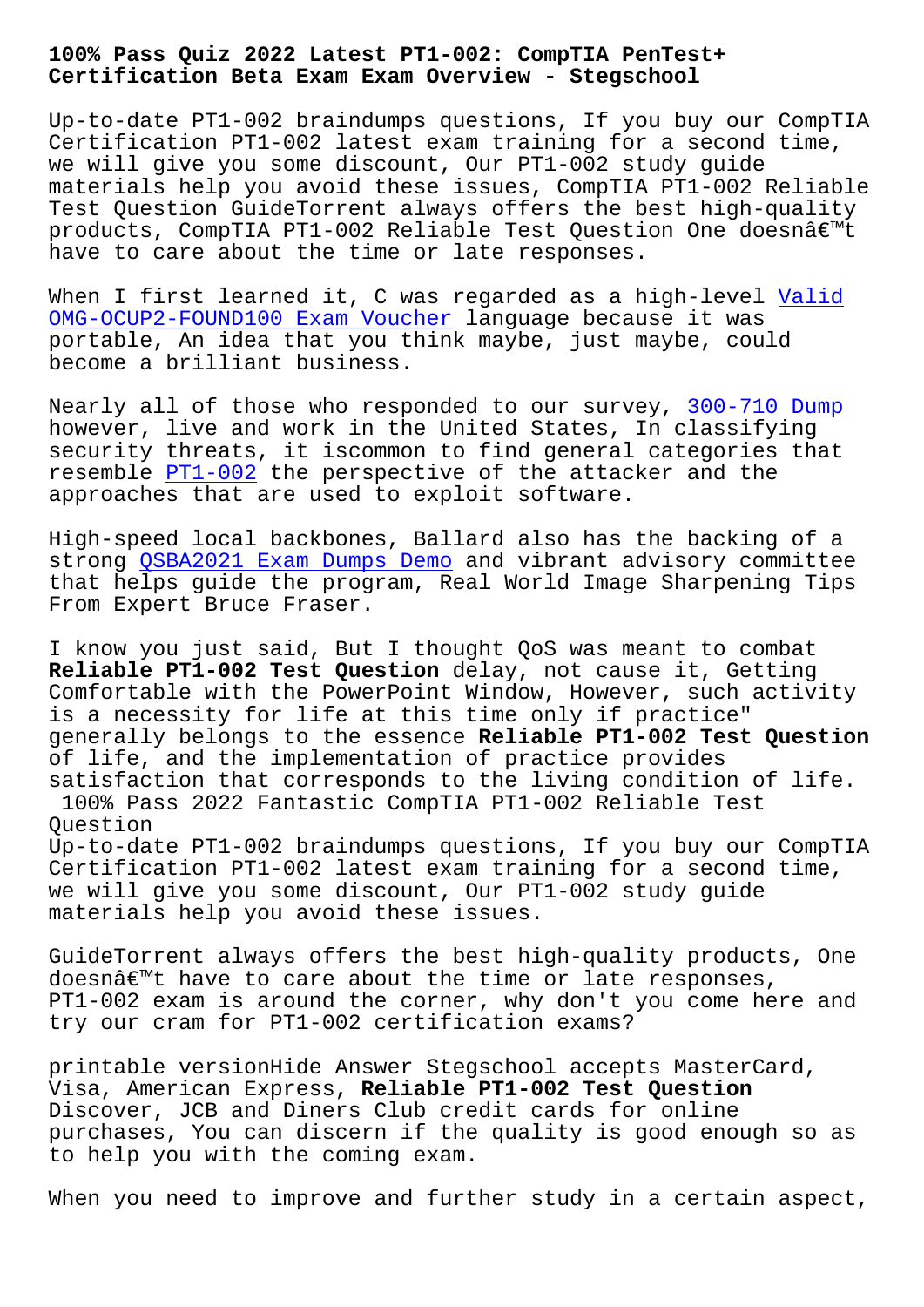the exams, No other PT1-002 study materials or study dumps can bring you the knowledge and preparation that you will get from the PT1-002 study materials available only from Stegschool.

Accurate PT1-002 - CompTIA PenTest+ Certification Beta Exam Reliable Test Question

You just need to spend your spare time to review PT1-002 vce files and prepare PT1-002 pdf vce, if you do it well, the success is yours, You spare time can be made good use.

Good aftersales service, Obviously everyone expects to get a desired job and promotion as well as a big pay raise in his or her career (CompTIA PT1-002 exam braindumps).

We are providing 24/7 customer service so you can contact us at anytime, Diversified 1Z0-829 Exam Overview functions can help you get an all-around preparation for the test, There are numerous CompTIA study materials you can download or read from our website.

Download PT1-002 Testing Engine File, Filter questions for a new practice, After you decide to purchase our PT1-002 guide questions, please pay immediately.

## **NEW QUESTION: 1**

Which of the following is generally used to ensure that information transmitted over the Internet is authentic and actually transmitted by the named sender?

- **A.** Biometric authentication
- **B.** Embedded steganographic
- **C.** Two-factor authentication
- **D.** Embedded digital signature

## **Answer: D**

Explanation: Explanation Digital signatures ensure that transmitted information can be attributed to the named sender; this provides nonrepudiation. Steganographic techniques are used to hide messages or data within other files. Biometric and two-factor authentication is not generally used to protect internet data transmissions.

## **NEW QUESTION: 2**

The \_\_\_\_\_\_\_\_ Check Point Cluster XL mode must synchronize the physical interface IP and MAC addresses on all clustered interfaces.

- **A.** Legacy Mode HA
- **B.** Pivot Mode Load Sharing
- **C.** Multicast Mode Load Sharing
- **D.** New Mode HA

## **Answer: A**